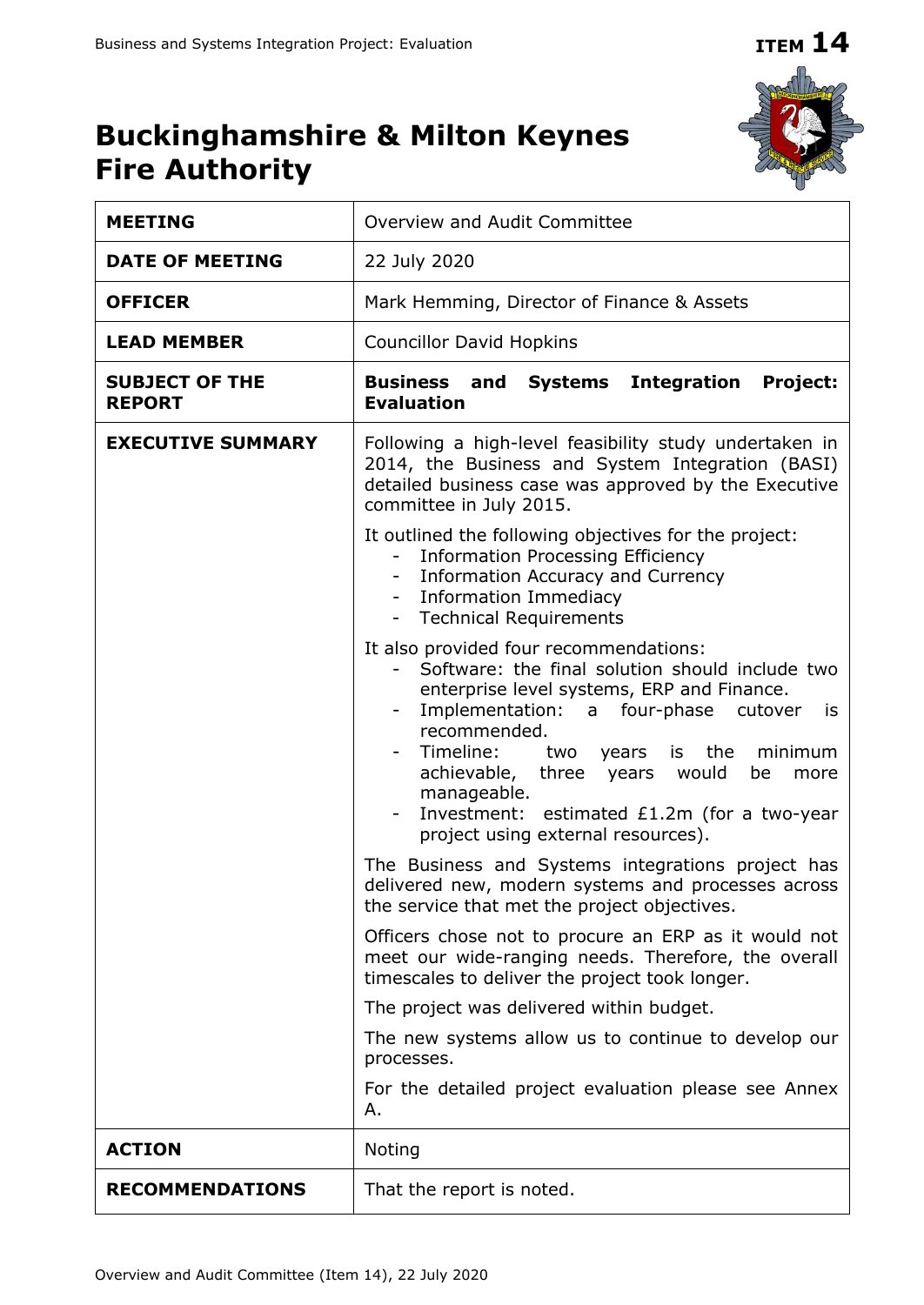| <b>RISK MANAGEMENT</b>                                                            | The project risks were contained within a project risk<br>register. This will be stored alongside the lessons<br>learnt.                                                                                                                                                                 |  |  |  |  |
|-----------------------------------------------------------------------------------|------------------------------------------------------------------------------------------------------------------------------------------------------------------------------------------------------------------------------------------------------------------------------------------|--|--|--|--|
| <b>FINANCIAL</b><br><b>IMPLICATIONS</b>                                           | There are no further financial implications related to<br>the project identified in this paper.                                                                                                                                                                                          |  |  |  |  |
| <b>LEGAL IMPLICATIONS</b>                                                         | There are no further legal implications related to the<br>project identified in this paper.                                                                                                                                                                                              |  |  |  |  |
| <b>CONSISTENCY WITH</b><br>THE PRINCIPLES OF<br>THE DUTY TO<br><b>COLLABORATE</b> | We continue to look beyond our Thames Valley<br>partners, working with organisations that use the<br>systems as us to share knowledge<br>and<br>same<br>collaborate on developing the systems.                                                                                           |  |  |  |  |
| <b>HEALTH AND SAFETY</b>                                                          | The Resource Management system allows<br><b>us</b><br>to<br>monitor Working Time Directive measures.                                                                                                                                                                                     |  |  |  |  |
| <b>EQUALITY AND</b><br><b>DIVERSITY</b>                                           | The HR system allows us to collect 'real time' Equality<br>& Diversity (E&D) data securely allowing it to be used<br>for trend analysis. eRecruitment will provide E&D data<br>at all stages of recruitment.                                                                             |  |  |  |  |
| <b>USE OF RESOURCES</b>                                                           | The relevant teams will use and manage their systems<br>and processes as part of the current establishment.                                                                                                                                                                              |  |  |  |  |
| <b>PROVENANCE SECTION</b>                                                         | <b>Background</b>                                                                                                                                                                                                                                                                        |  |  |  |  |
| &<br><b>BACKGROUND PAPERS</b>                                                     | As part of the ICT Strategy 2014-2019 an independent<br>review of systems integration was commissioned. An<br>external consultant undertook this task and delivered<br>a business case which was formally agreed to be<br>progressed by the Executive Committee Meeting 29<br>July 2015. |  |  |  |  |
|                                                                                   | <b>Background Papers</b>                                                                                                                                                                                                                                                                 |  |  |  |  |
|                                                                                   | <b>Business and Systems Integration Business</b><br><b>Case</b>                                                                                                                                                                                                                          |  |  |  |  |
|                                                                                   | <b>Business and Systems Terms of Reference</b><br>$\bullet$                                                                                                                                                                                                                              |  |  |  |  |
|                                                                                   | Business and Systems Integration Project:<br>Reporting<br>Governance<br>Arrangements<br>(18)<br>November 2015)                                                                                                                                                                           |  |  |  |  |
| <b>APPENDICES</b>                                                                 | Annex A: Project Evaluation                                                                                                                                                                                                                                                              |  |  |  |  |
|                                                                                   | • Appendix 1 to Annex A: Business Case proposed 4<br>stage cutover<br>• Appendix 2 to Annex A: Business Case proposed<br>Plan<br>• Appendix 3 to Annex A: Business Case proposed<br><b>Financials</b>                                                                                    |  |  |  |  |
| <b>TIME REQUIRED</b>                                                              | 10 Minutes.                                                                                                                                                                                                                                                                              |  |  |  |  |
| <b>REPORT ORIGINATOR</b>                                                          | Anne-Marie Carter                                                                                                                                                                                                                                                                        |  |  |  |  |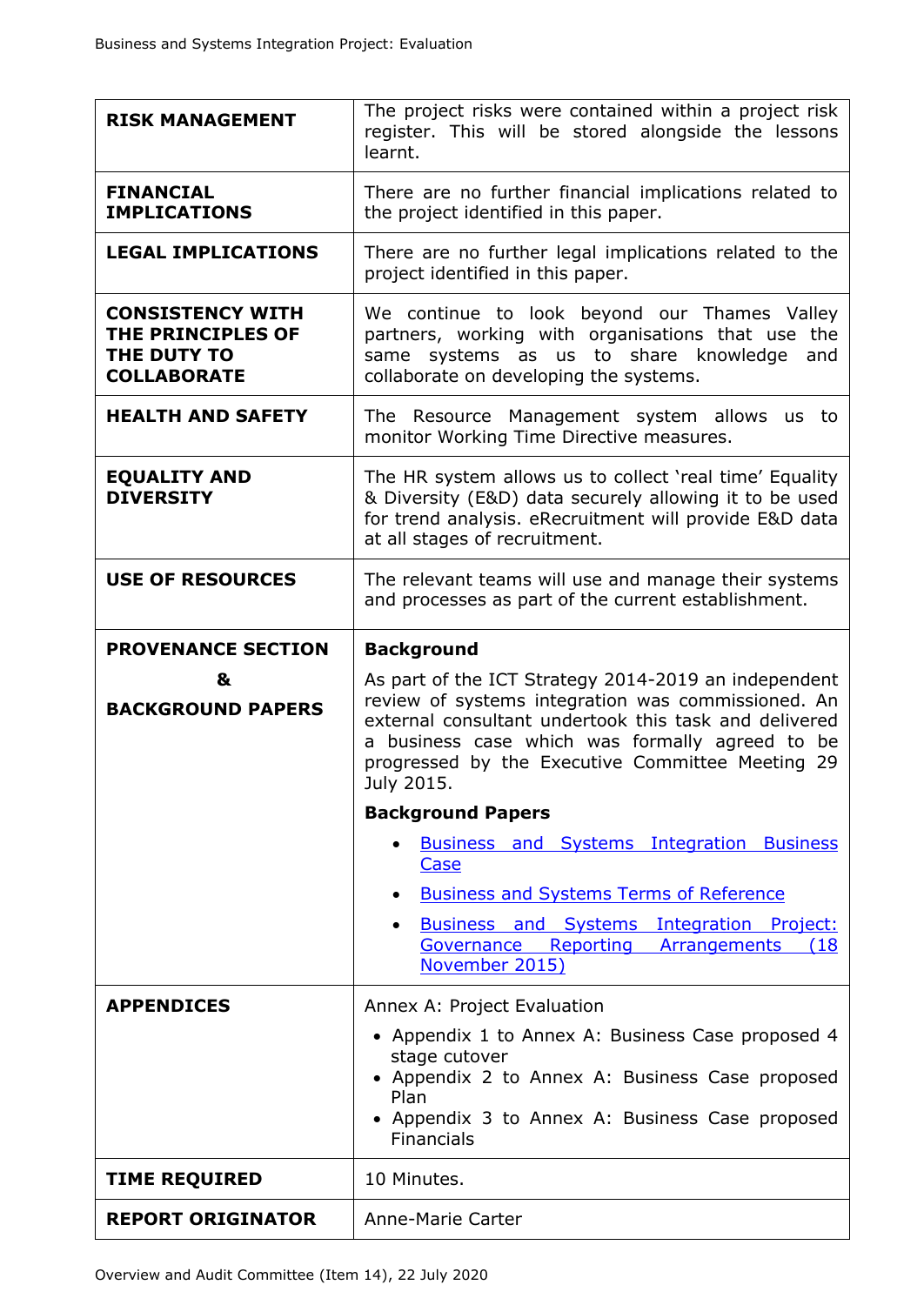| <b>AND CONTACT</b> | acarter@bucksfire.gov.uk |
|--------------------|--------------------------|
|                    | 01296 744453             |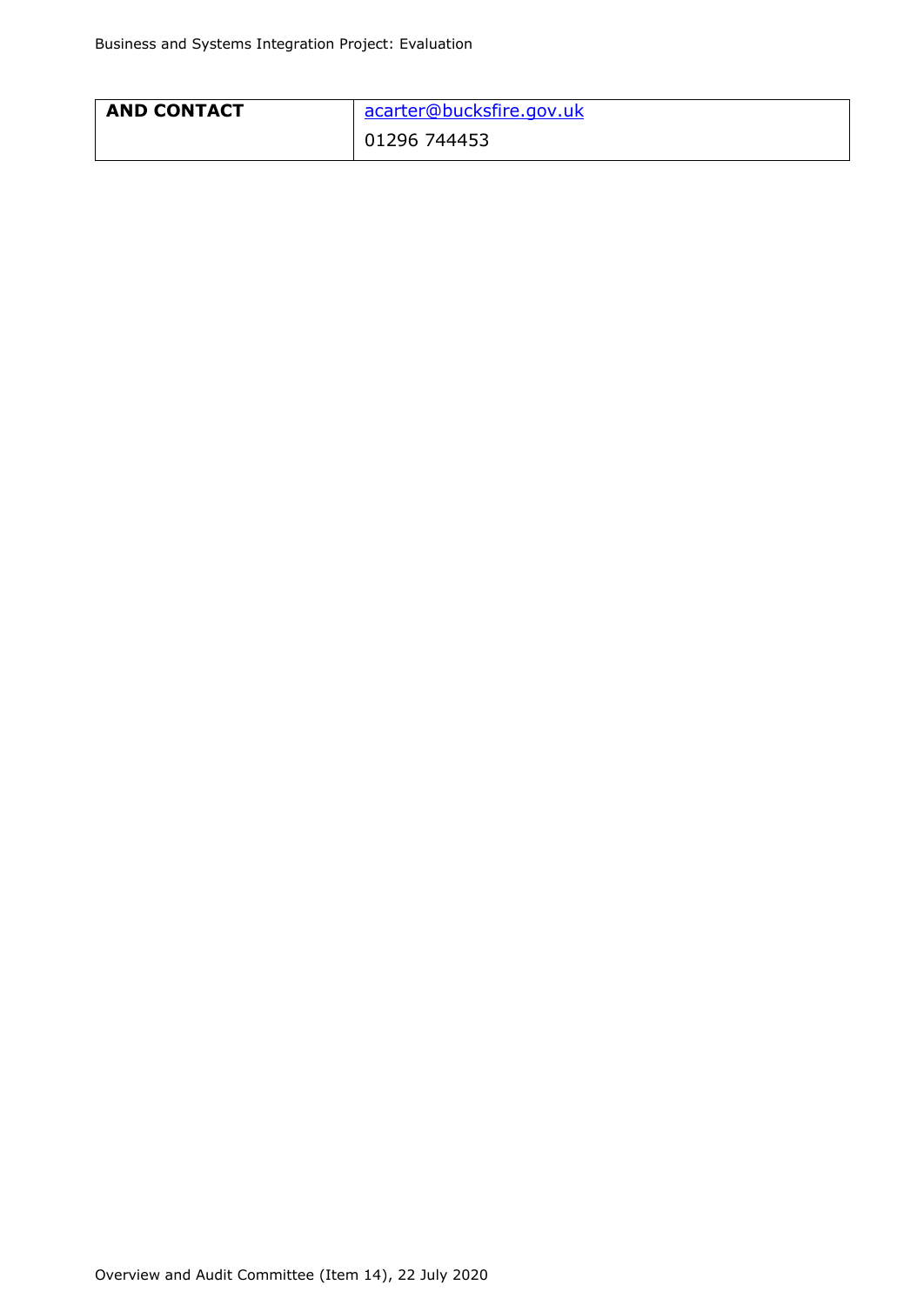**Service Document Standard Form:**

**Project Management Process**

# **PROJECT EVALUATION**



| <b>PROJECT:</b>                    | <b>Business and Systems Integration (BASI)</b>                                                 |
|------------------------------------|------------------------------------------------------------------------------------------------|
| <b>FILE LOCATION:</b>              | TBC                                                                                            |
| <b>DATE:</b>                       | 15 <sup>th</sup> June 2020                                                                     |
| <b>AUTHOR:</b>                     | Anne-Marie Carter                                                                              |
| <b>PROJECT</b><br><b>SPONSORS:</b> | Calum Bell<br>Mick Osborne<br>Mark Hemming                                                     |
| <b>VERSION NUMBER:</b>             | 1.2                                                                                            |
| <b>APPROVALS:</b>                  | • Calum Bell<br>• Mick Osborne<br>Mark Hemming<br>$\bullet$<br>• Business Transformation Board |
| <b>DISTRIBUTION:</b>               | Project Teams<br>$\bullet$                                                                     |

## **DOCUMENT CONTROL**

| <b>Version:</b> | Date:        | <b>Notes:</b>                        |
|-----------------|--------------|--------------------------------------|
| 1.0             | 08 June 2020 | Initial Draft version                |
| 1.1             | 15 June 2020 | Updated following<br>feedback at BTB |
| 1.2             | 23 June 2020 | Updated following<br>feedback at SMB |

# **APPROVAL RECORD**

| <b>Version</b> | Date:        | <b>Approval:</b> | <b>Notes</b> |
|----------------|--------------|------------------|--------------|
| 1.1            | 15 June 2020 | <b>BTB</b>       | Approved     |
| 1.2            | 23 June 2020 | <b>SMB</b>       | Approved     |
|                |              |                  |              |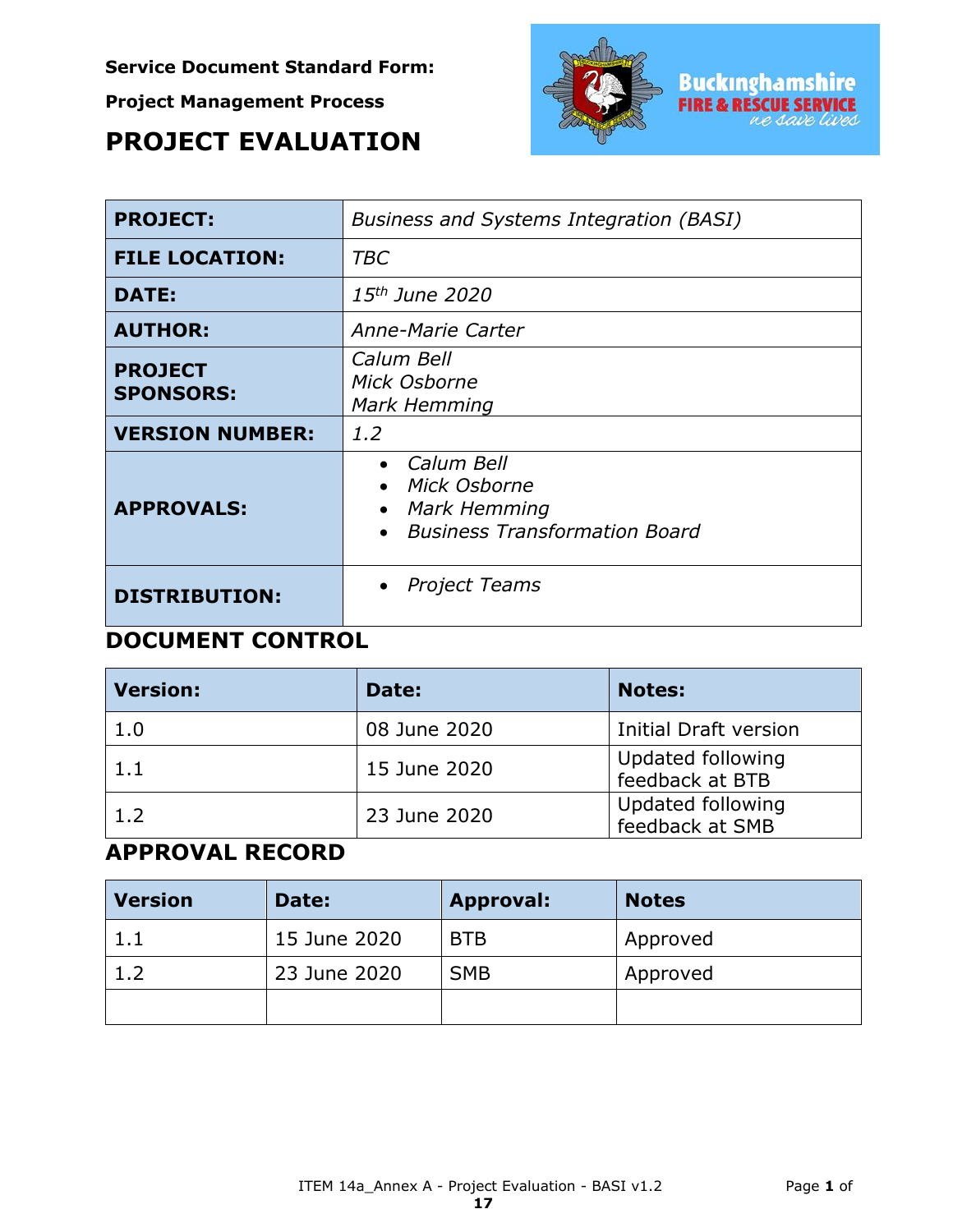#### **1. Purpose**

*The evaluation report provides the opportunity to reflect on the performance of the project once it has been completed. It provides an evaluation of how far the project went in achieving the stated aims and objectives which were outlined in the Business Case and the Project Initiation Document (PID).*

#### **2. Executive Summary**

The Business and Systems integrations project has delivered new, modern systems and processes across the service.

Although there has been some resistant to change we have come along way, its only when we stop and reflect you realise the changes we have achieved.

The new systems allow us to continue to develop our processes, but we need to make sure it is handled in controlled way.

#### **3. Background**

Following a high level feasibility study undertaken in 2014, the Business and System Integration (BASI) detailed business case was approved by the Executive committee in July 2015. It outlined the following for the project.

#### *Business Need*

There were several business drivers behind the desire to change.

- Firstly there was need throughout the organisation to reduce the low value administrative activities. To automate where possible, and to introduce more agile ways of working, utilising mobile technology where possible. This requirement was clearly defined in the ICT strategy at the time.
- Secondly some existing systems are, or are becoming less 'fit for purpose' over time in terms of supporting the business, and modification to these systems was either not technically desirable or not possible or not deemed to be economically viable.
- Thirdly, there is a need to improve, advance and standardise the technology deployed at BMKFRS in order to create options for sharing of services, systems and technology platforms with third parties or other Fire Service organisations in the future.

A link to the Business case can be found [here](https://bucksfire.gov.uk/documents/2020/03/2990715_exec_committee_papers.pdf/)

#### **4. Project description**

The BASI project had 4 objectives:

- 1. Information Processing Efficiency
	- a. The number of manual processes should be reduced
	- b. Duplication should be eliminated
	- c. Automated integration between systems and system modules
	- d. Complete tasks via self-service or mobile devices where possible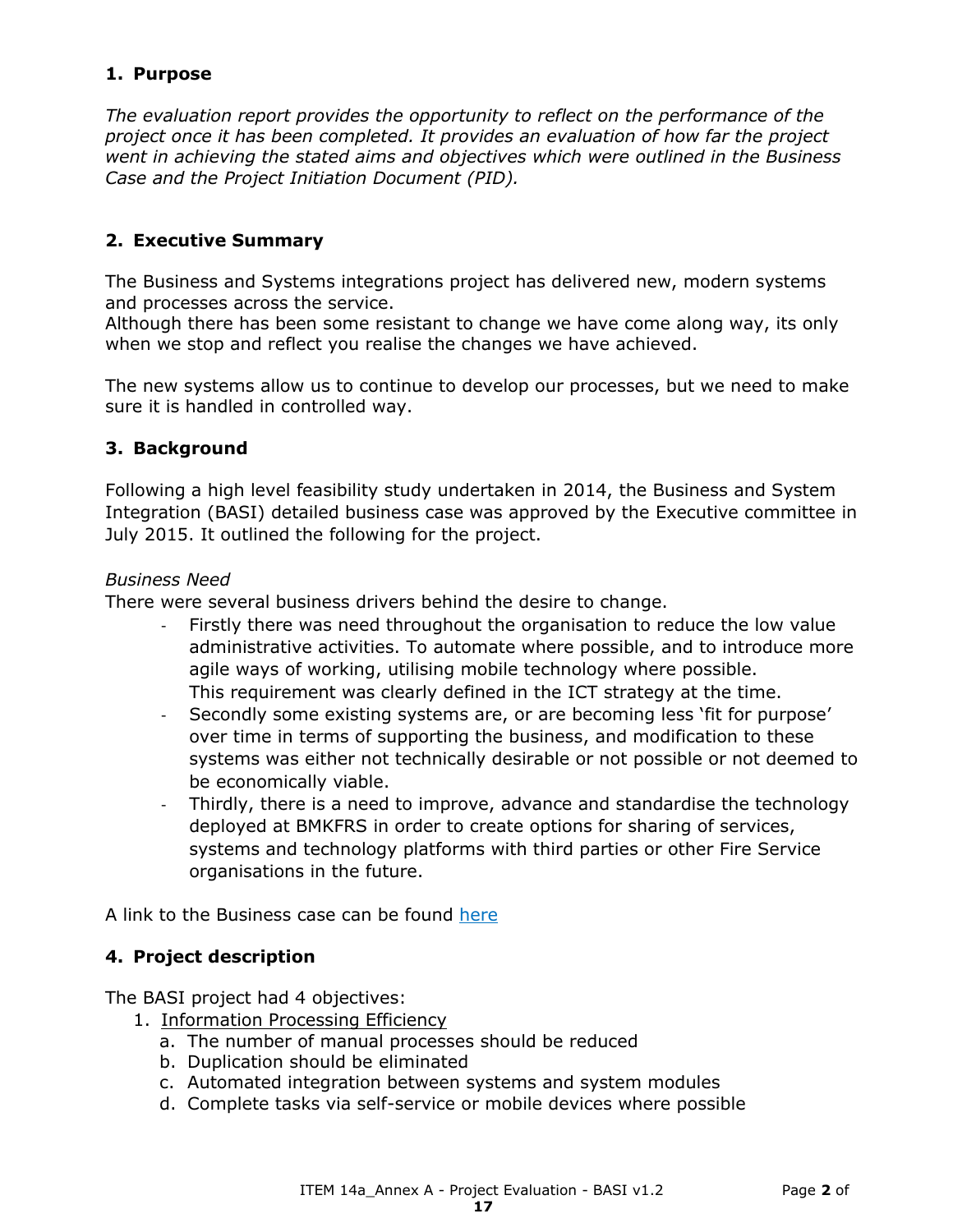- 2. Information Accuracy and Currency
	- a. Sector specific standard functionality must be provided
	- b. Replace manual processes with automation
	- c. A single source of master data should be maintained
	- d. Master data should be propagated to slave systems regularly and automatically
	- e. Security and data control mechanisms must be robust
- 3. Information Immediacy
	- a. Information must be easy to search, query and output
	- b. Information must be accessible on tablets / mobile devices where possible (see objective 4b below)
	- c. Information must progress automatically through scheduling or workflow
	- d. Alerts automatically generated when information flow is blocked
- 4. Technical Requirements
	- a. Flexible support packages should be available with out-of-hours available if needed
	- b. Potential vendors should be cognisant with Fire Service requirements
	- c. Software should be delivered on a modern architecture (e.g. multi-tiered, webbased)
	- d. Integration with mobile technologies should be available (i.e. not just through full Windows OS, but via Windows Mobile, iOS or Android)
	- e. Flexible hosting options should be available (in-house or external)
	- f. External hosting arrangements must comply with ISO27001 and any additional BMKFRS information security requirements

#### *Benefits*

The expected tangible benefits of the recommended solution were

- 1. Direct cost savings
	- a. Staffing reductions made possible with more efficient administration functions (greater automation, devolved administration).
	- b. Lower system support costs.
	- c. Reduced paper consumption.
	- d. Future savings potential through shared services and streamlined partnerships.
- 2. Indirect cost savings
	- a. Time saved by improved system response times.
	- b. Time saved by streamlined, automated processes.
	- c. Time saved by removing duplication of effort.
	- d. Ability to configure financial information according to fire service needs without non-fire service restrictions.

The expected intangible benefits of the recommended solution were:

- Improved service quality through a real-time integrated view of the activities of the organisation.
- Improved customer relations through on-line accessibility and a modern perception of the organisation.
- Better employee experience and more agile working opportunities through remote access and self-service applications.
- Greater control through greater awareness of work status, risks, issues, trends etc.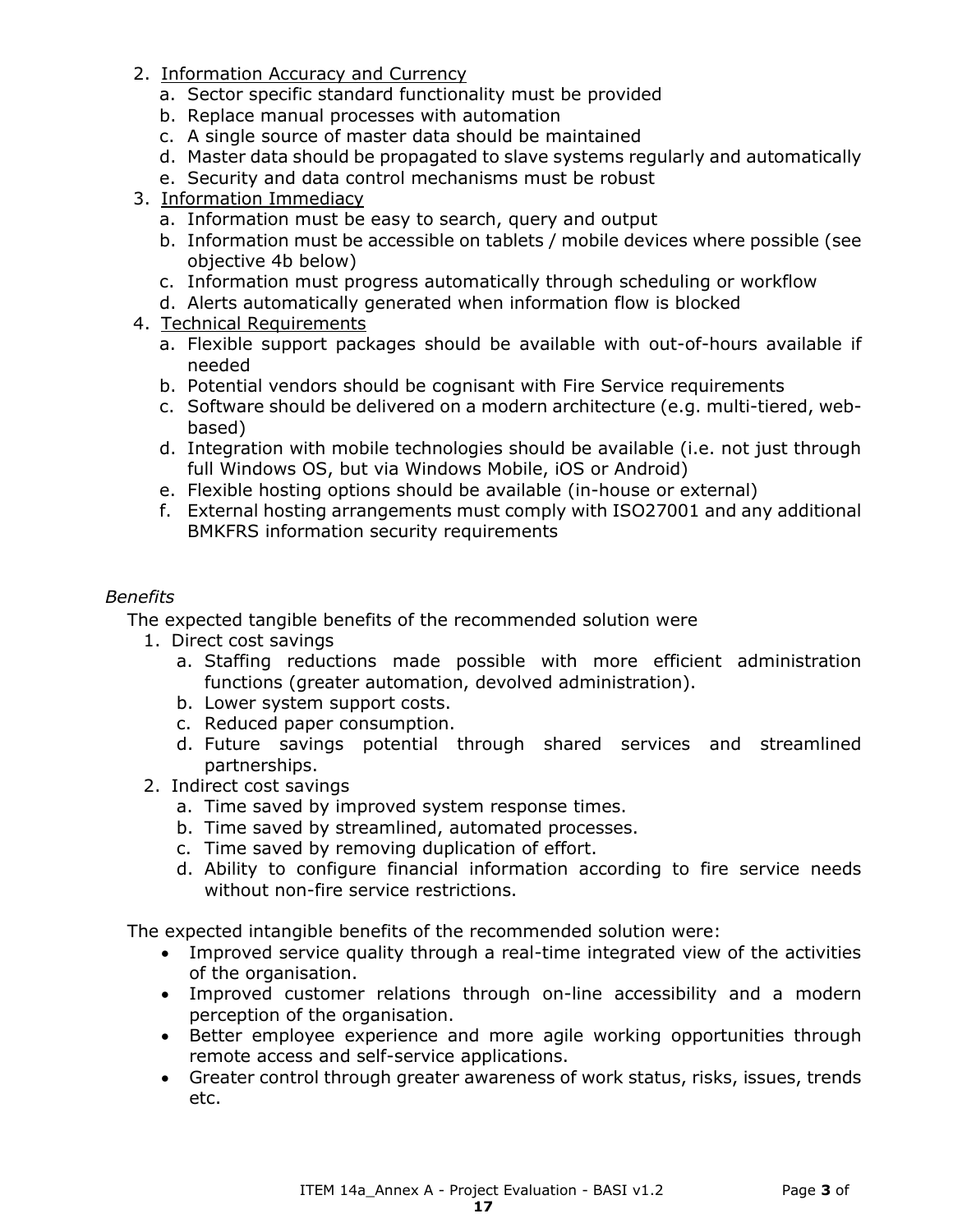- Improved staff development via greater visibility of development paths and training needs.
- Enhanced Establishment control and workforce planning.
- Greater interdepartmental collaboration driven by a common view of information.
- Support staff will be able to spend time supporting service delivery and development rather than inputting data. Fits with the vision of smaller but more highly skilled support service teams.
- Potential to decentralise some smaller expenditure to station level e.g. use of purchasing cards.

The business case was summarised with 4 recommendations:

Software: the final solution should include two enterprise level systems, ERP and Finance. (See Appendix 1)

Implementation: a four phase cutover is recommended. (See Appendix 1)

Timeline: two years is the minimum achievable, three years would be more manageable. (See Appendix 2)

Investment: estimated £1.2m (for a two year project using external resources). (See Appendix 3)

### **5. Analysis of Project**

#### **How did the project deliver against the 4 recommendations**

#### **Software:**

Business Case Recommendation: The final solution should include two enterprise level systems, ERP and Finance.

#### Outcome:

Following a further review of suppliers, it was noted that there was not going to be a supplier that could deliver the ERP solution we would need to meet our requirements across the Service.

There were several challenges identified with looking for an ERP, they include:

- Too generalised
- Excessive complexity
- High Cost
- Inflexible
- Poor interoperability

Therefore, we chose to approach the initial tender in the following way, giving us more flexibility: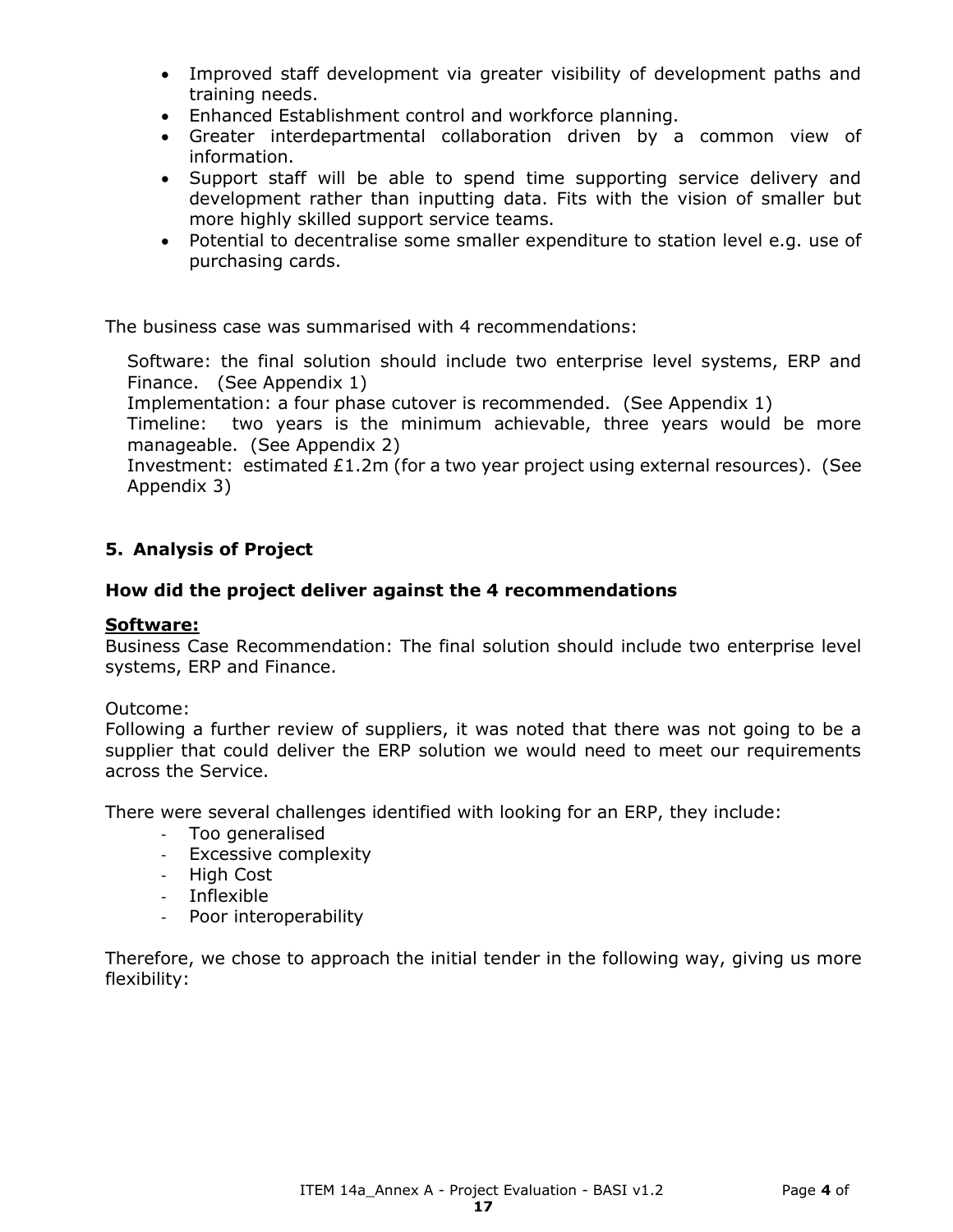

Following the initial tender it confirmed that there was not going to be an ERP solution that would meet our needed and therefore the evaluation group recommended the following solution, to the project sponsors, for the BASI project:

|   | Community<br><b>Fire Safety</b> | <b>Resource</b><br>Management | Asset<br>Management | ΗR       | Payroll   | Finance   |
|---|---------------------------------|-------------------------------|---------------------|----------|-----------|-----------|
|   | Mandatory                       | Mandatory                     | Optional            | Optional | Mandatory | Mandatory |
| 5 | Retender                        | $Hold -$                      | $Hold -$            | Capita   | Capita    | Capita    |
|   |                                 | <b>Future Dev</b>             | <b>Future Dev</b>   |          |           |           |

Further tenders were completed for the Community Fire Safety System, Resource Management system and the Fleet Management System.

It was signed off by the project sponsors to not move away from Redkite so no tender was completed for Asset Management

This approach ensured we got systems that were right for each area ensuring no one had to "make-do".

Although no joint tenders took place we have shared learnings with multiple services throughout the projects.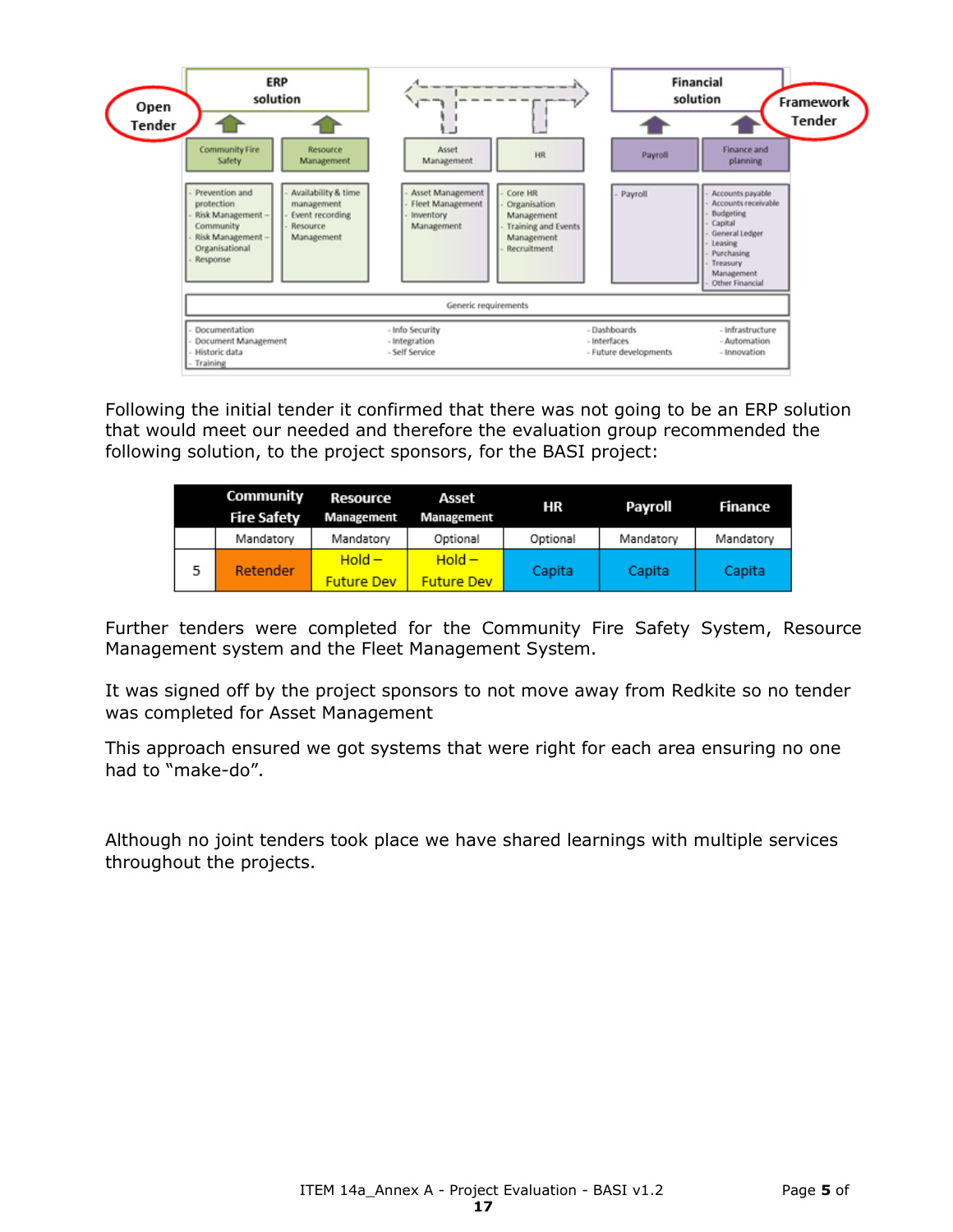### **Implementation:**

Business Case Recommendation: a four phase cutover is recommended.

The project was splits into 4 stages but due to the move aware from an ERP the timing of the changes was different.



The box below shows how the systems was migrated by phase:

There are 3 elements still in progress

- SSRI The Service has decided to review the methodology it uses to capture site risk info. The new methodology is based on National Operational Guidance (NOG). Once the methodology has been agreed work on the system can start.
- Redkite The BASI budget allows for the purchase of new scanners, conversations have started with potential suppliers.
- Fleet Management The contract has been awarded to Tranman, a plan is in place to upgrade the fleet management system to the new cloud based Tranman system.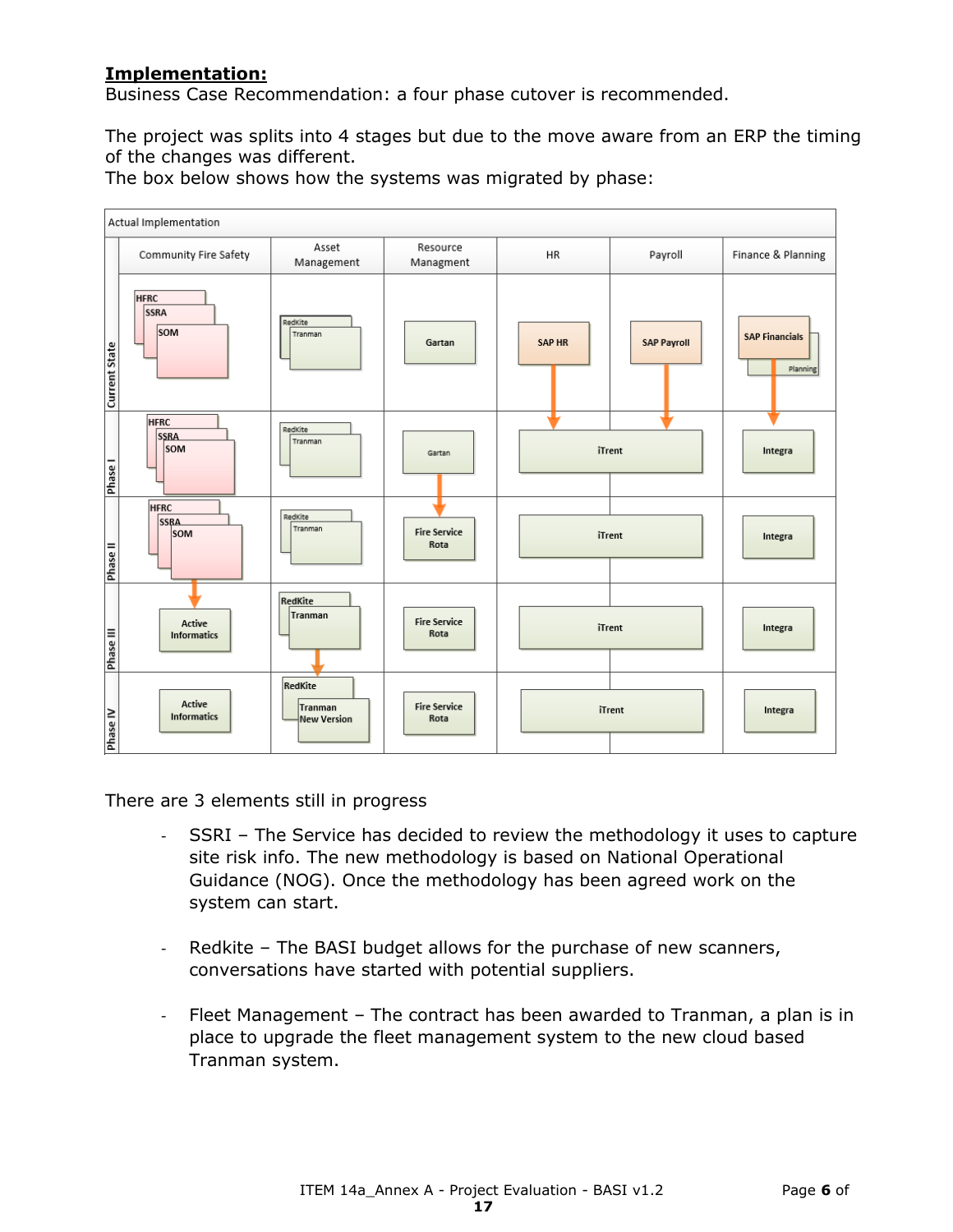#### **Timeline:**

Business Case Recommendation: Two years is the minimum achievable, three years would be more manageable.

The project has been delivered over four years and all changes to the timeline were agreed with the Project sponsors.



There are a number of reasons for the programme being extended:

- Original timescales didn't allow sufficient time for the tender process, there was no time allowed for extra tenders due to the move away from an ERP.
- A number of areas had a change in personnel leading to more time being spent on clarifying requirements
- For some systems we increased the amount of time we spent testing to ensure it was right for the end users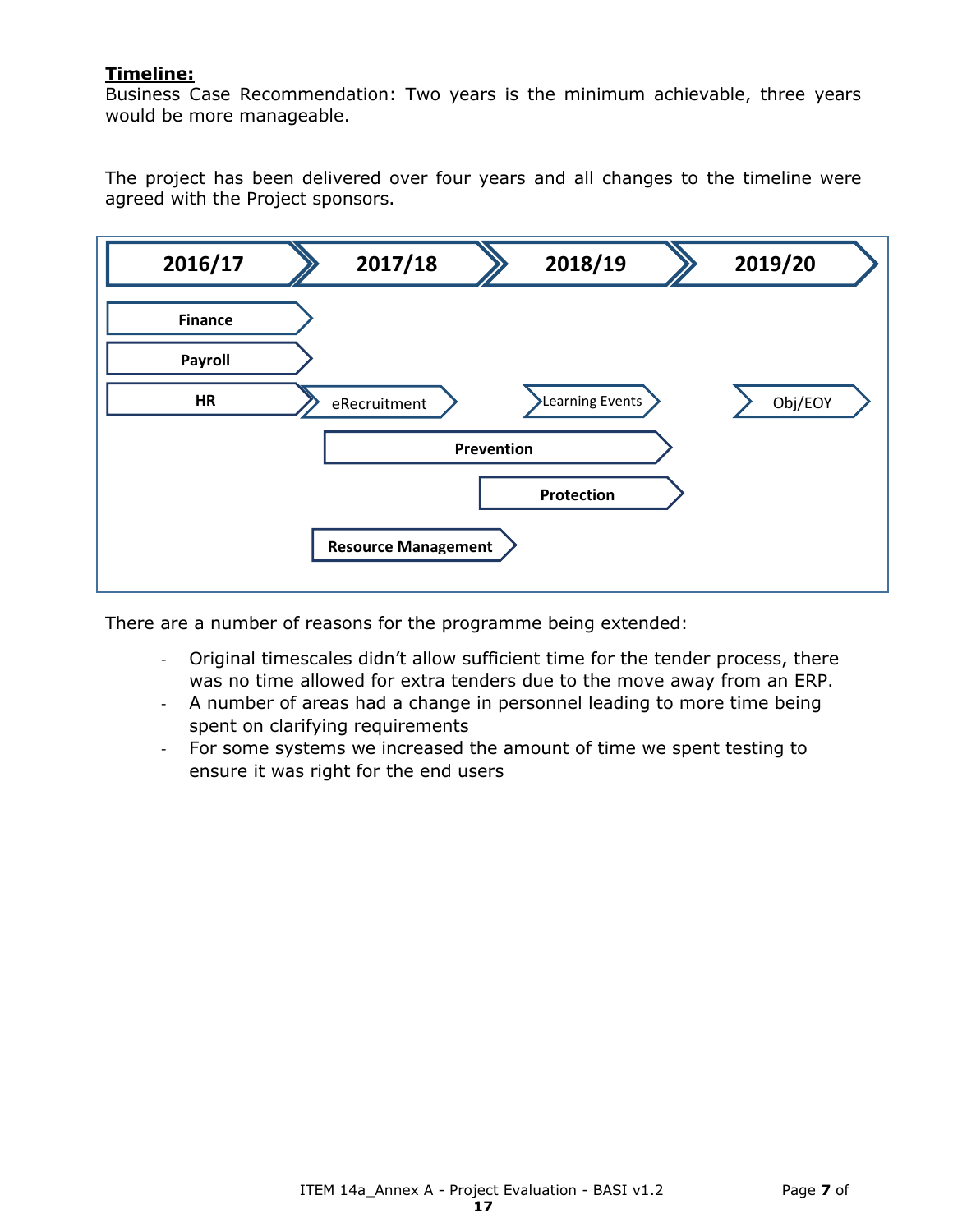#### **Investment:**

Business Case Recommendation: £1.2M is provisionally set aside in reserves for funding this project.

The final BASI project cost was £1.12M

These costs covered

- 1) Project team
- 2) System development to Go Live
- 3) Integration
- 4) Hardware

#### *Savings*

The business case identified 2 types of savings:

- Direct Savings £128,861 These savings were removed as part of the MTFP and are delivered
- Indirect Savings£118,029 All areas have seen a reduction in the time it takes to do tasks allowing them to take on other work. A good example of this is the administrative time by station staff for Safe and Well has significantly reduced

The Opex cost of the new systems are inline with the business case and are factored into the ICT budget for 2020/21 onwards.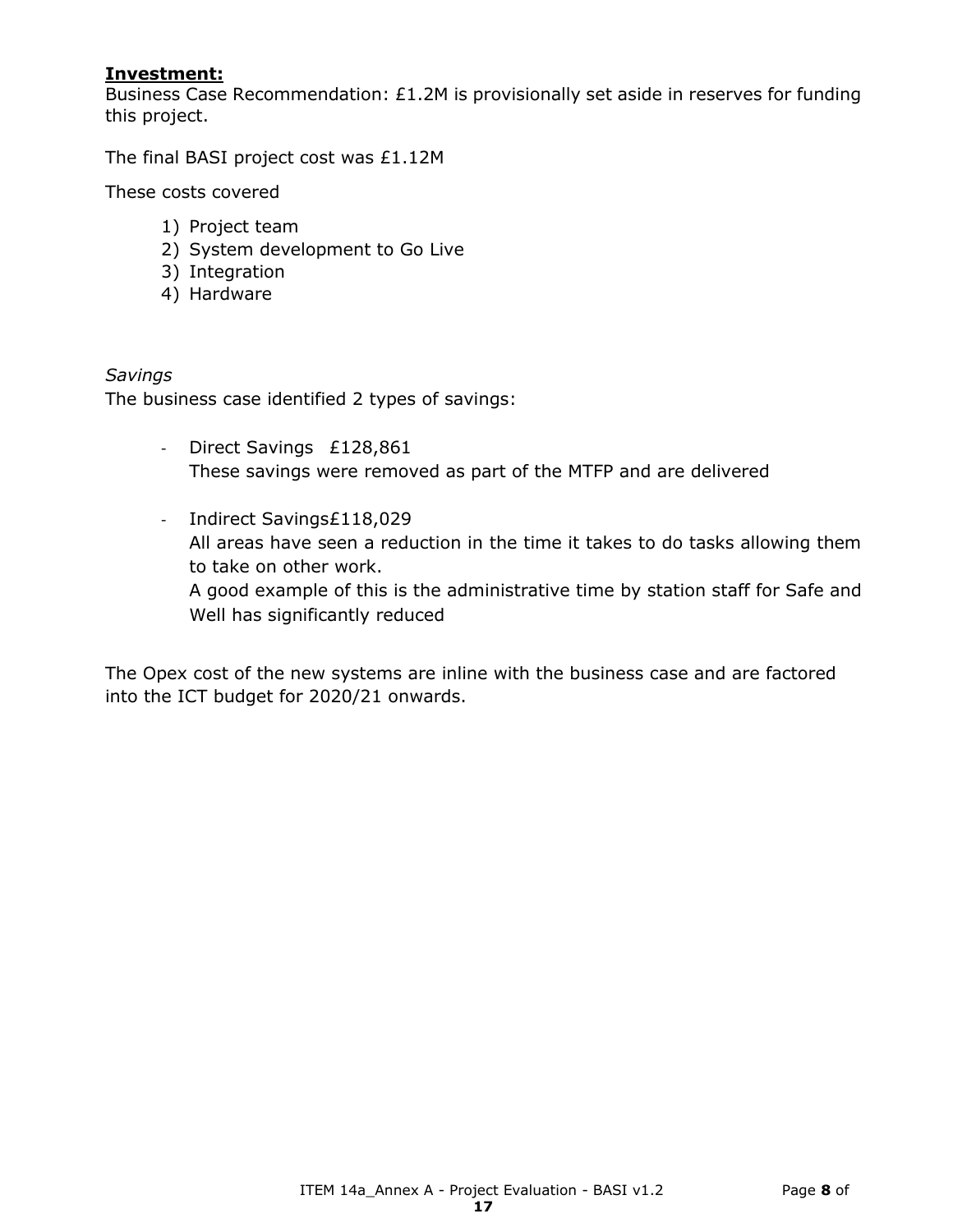#### **a. Operational Performance**

The BASI project followed the time/cost/scope quality model and has the following status:



As a Service we were happy for the project to take longer but deliver the right requirements for all areas and within budget

The project was run day to day by the Project Manager. It was identified that the project would benefit from operational support during the delivery of the Resource Management System (RMS) and Premises Risk Management (PRM) system, so the project had additional support via an Operational secondment.

The governance structure proposed to the Overview and Audit committee in November 2015 has been followed. There were regular highlight reports presented to the Sponsors, Business Transformation Board and the Overview and Audit committee. Where needed adhoc meetings were held with sponsors.

Regular meetings, often weekly, were held with the relevant teams as each area was delivered.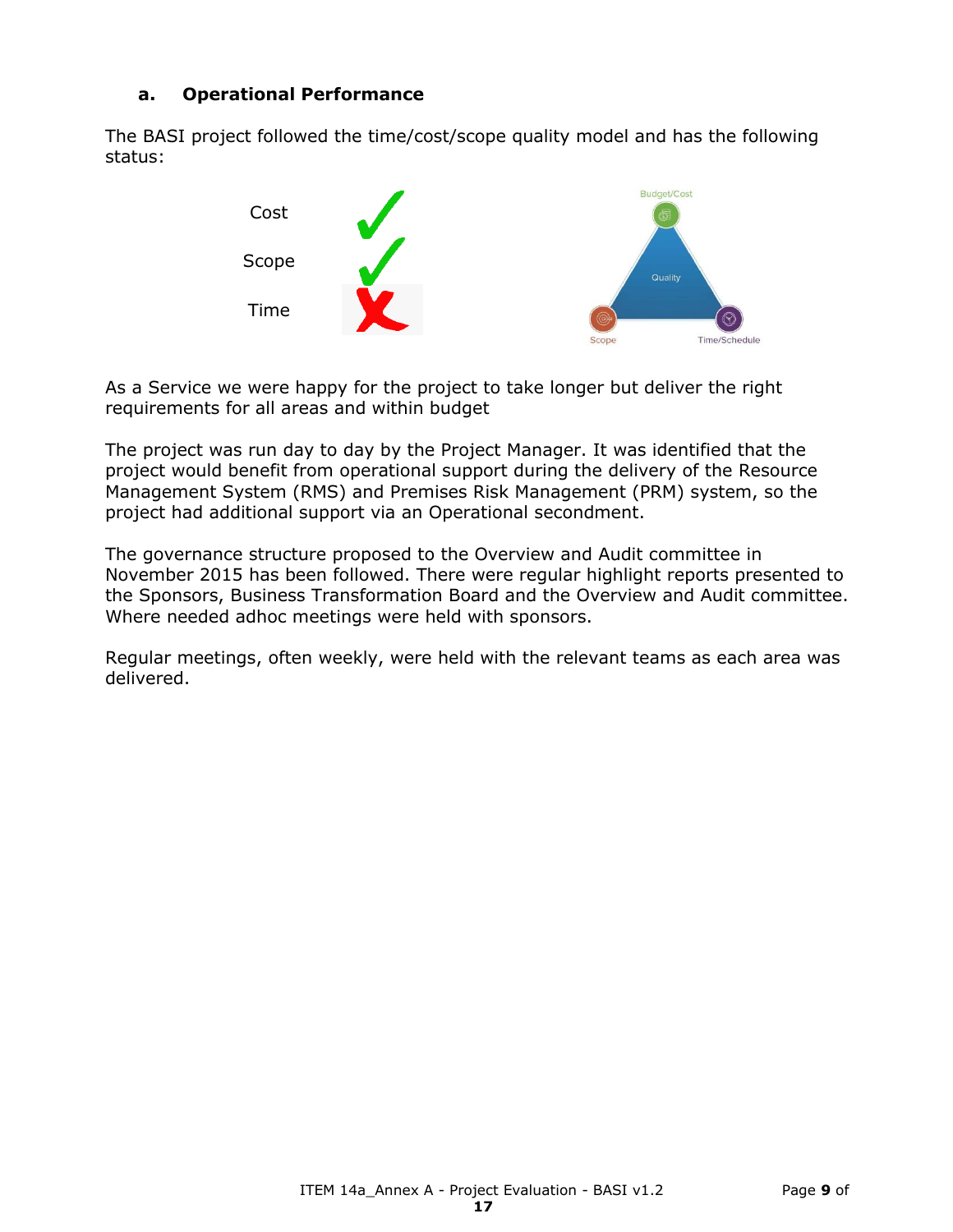#### **b. Outputs and outcomes**

The following section breaks down the outcome and outputs by system

#### **Finance System**

Provided by Capita (Integra) for use across all Finance processes



A full review of all processes was completed before work started on the system ensuring strong buy in from the start across the team.

We have utilised the system to reduce paper across the service including

- Electronic invoicing
- Electronic procurement card process

The system gives us the ability to update it ourselves allowing us to configure the system to meet our business need.

Both end of month and end of year reporting is simpler and easier for staff.

Payroll data is automatically fed into the Finance system to support costing.

The reduction in non value add task has allowed for the identified reduction in headcount to be delivered.

The system is hosted by Capita and can be accessed either in the office or at home. The App provides functionality eg allowing requisitions to be approved on the go.

The Finance's team approach to the project contributed to them winning the team of the year at the Public Finance Innovation awards

| <b>Finance Team of the Year - Local Services (sponsored by CIPFA Penna)</b>                                                                                                                                                                                                                    |
|------------------------------------------------------------------------------------------------------------------------------------------------------------------------------------------------------------------------------------------------------------------------------------------------|
| Sponsored by: CIPFA Penna                                                                                                                                                                                                                                                                      |
| <b>WINNER:</b> Finance and Procurement Team, Buckinghamshire & Milton Keynes Fire Authority (BMKFA)                                                                                                                                                                                            |
| - Judges' comments: "Finance teams across the local government sector are continuing to operate effectively -<br>and with passion – in challenging circumstances. Buckinghamshire and Milton Keynes Fire Authority achieved<br>a lot with a small team through collaboration and flexibility." |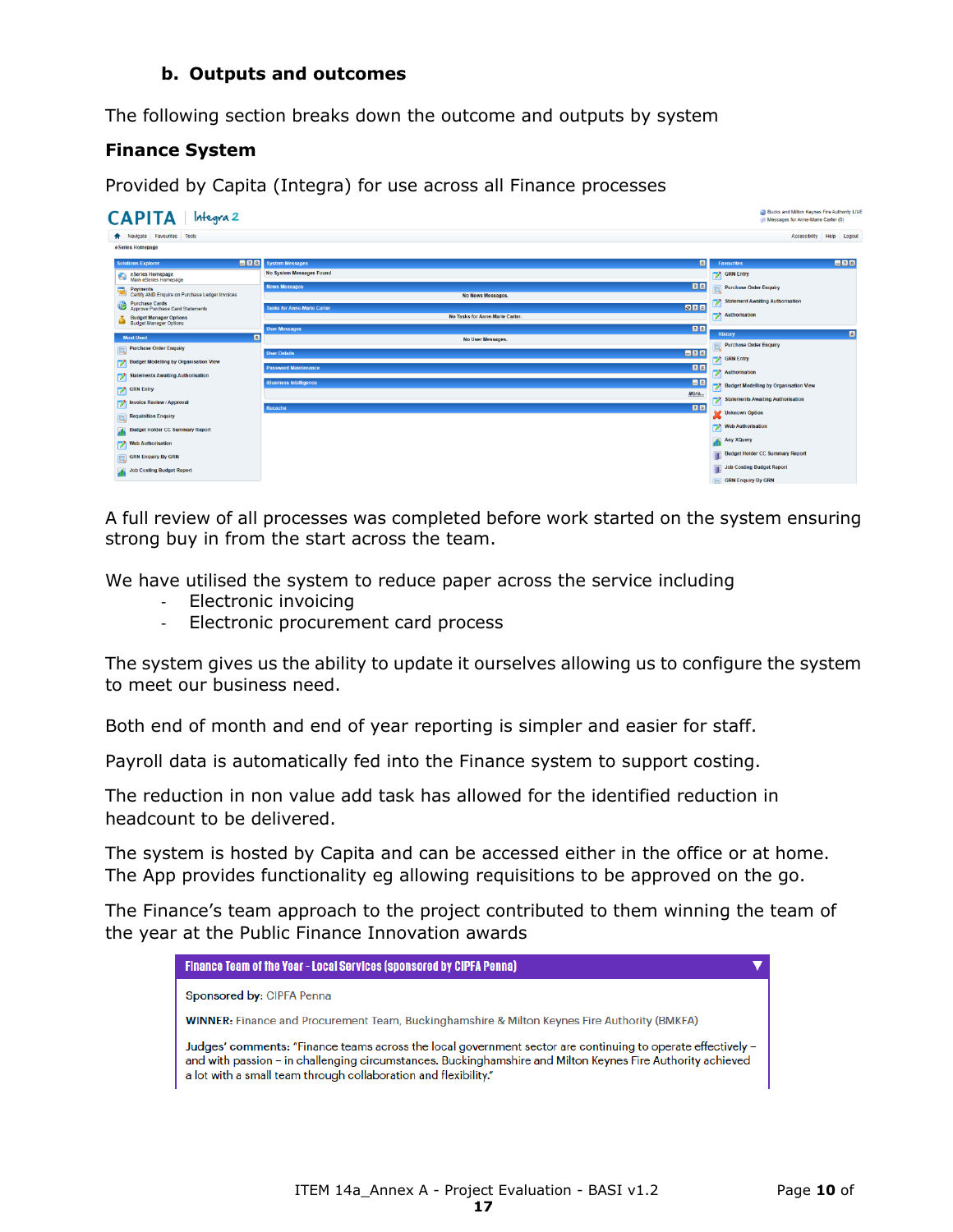### **HR/Payroll/L&D System**

Provided by MHR (iTrent) for use across HR/Payroll/Learning & Development processes



We have utilised the system to reduce paper across the service including

- Electronic expenses
- Electronic holiday requests and tracking
- Return to works
- Digital payslips

Data entered once into the system can be seen by the relevant people, ie An employee can see their absence in Self Service, their manager can see it in People manager and the HR team can see it in the core system.

The data only needs to be entered once for it to be seen by the groups above.

We are utilising the system workflows to inform areas across the business of changes eg new starters, transfers, leavers.

Relevant data is transferred from the Payroll system to the Finance system automatically.

The system gives us the ability to update it ourselves allowing us to configure the system to meet our business need.

The system is hosted by MHR and can be accessed either in the office or at home. The site is responsive allowing it to be viewed on a mobile device.

The system is updated on a quarterly basis allowing us to gain enhancements to the system at no cost to the service.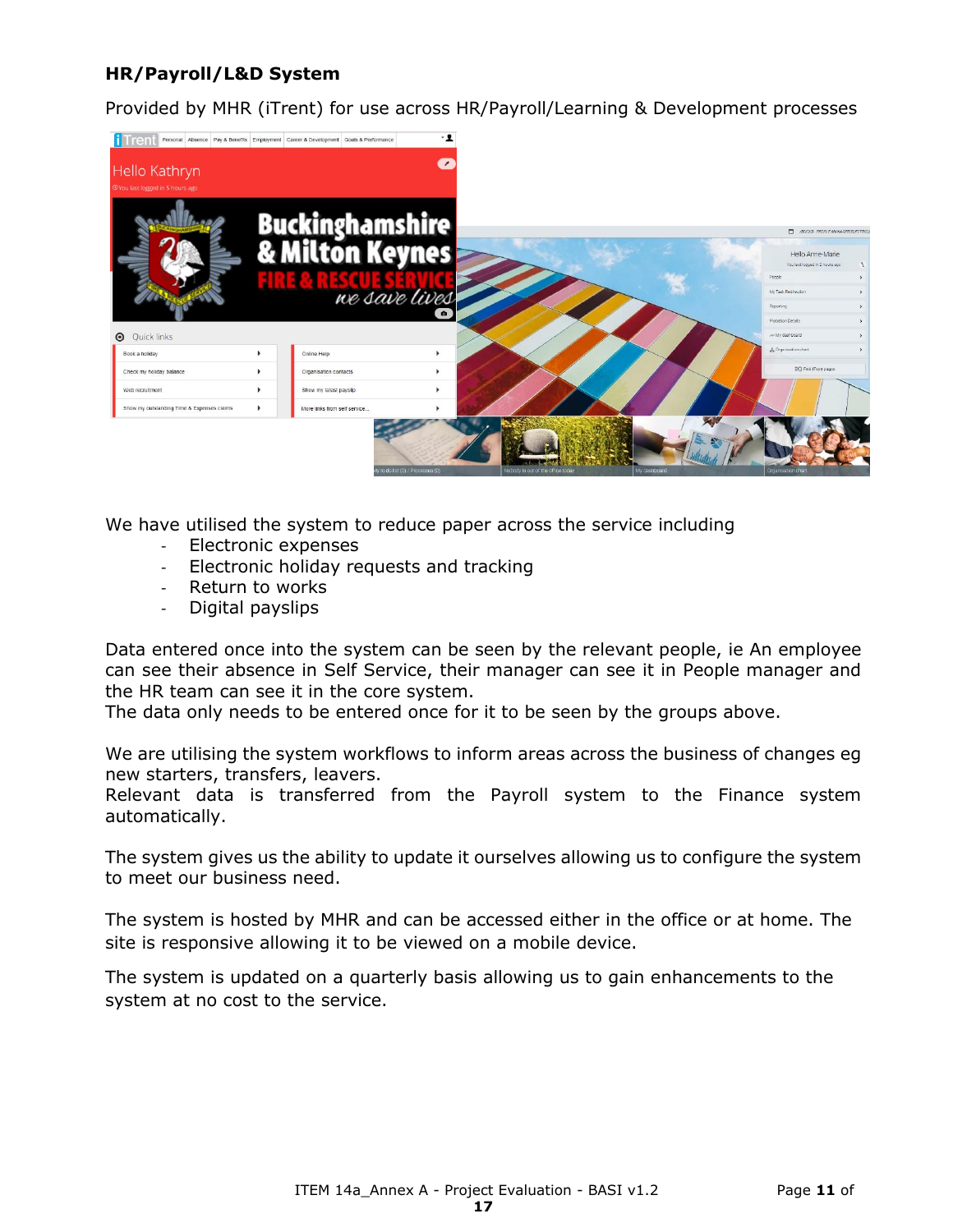## **Premises Risk Management System**

Provided by Active Informatics for use across all Prevention, Protection and Site specific risk information processes



data at the right time and store it appropriately. The new processes meant there were no outstanding Fire and Wellness visits at the end

of the year.

The system allows us to display information using the dashboard functionality making it simpler for managers to see work in progress or completed

The end of year reporting is simpler and quicker across both Prevention and Protection

The system is hosted by Active Informatics and can be accessed either in the office or at home.

Station staff use the App on a tablet device to capture data on the go. We are continuing to look at offline capability to support when the mobile signal is not sufficient.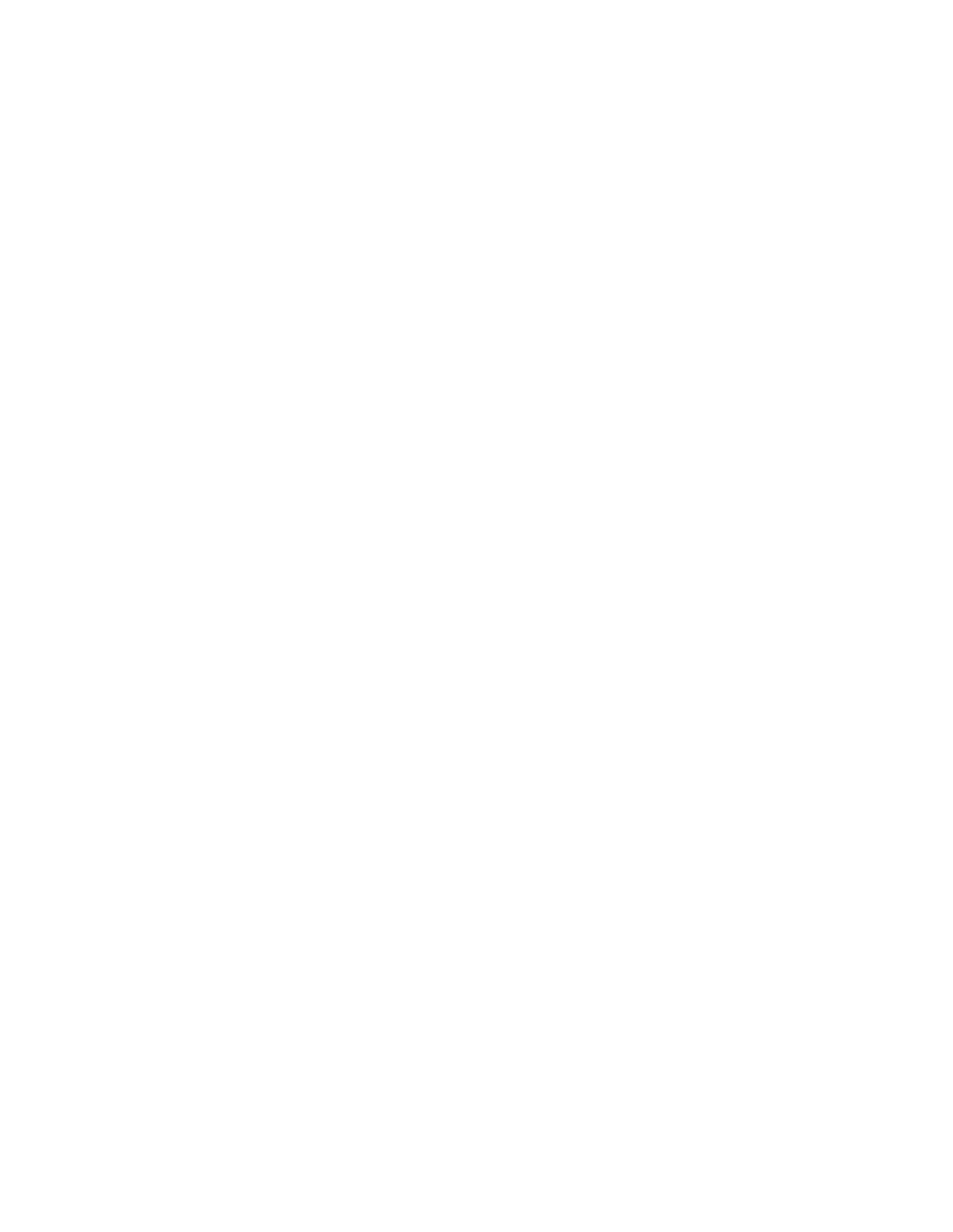## **Appendices**



## **Appendix 1: Business Case proposed 4 stage cutover**

**Appendix 2: Business Case proposed Plan**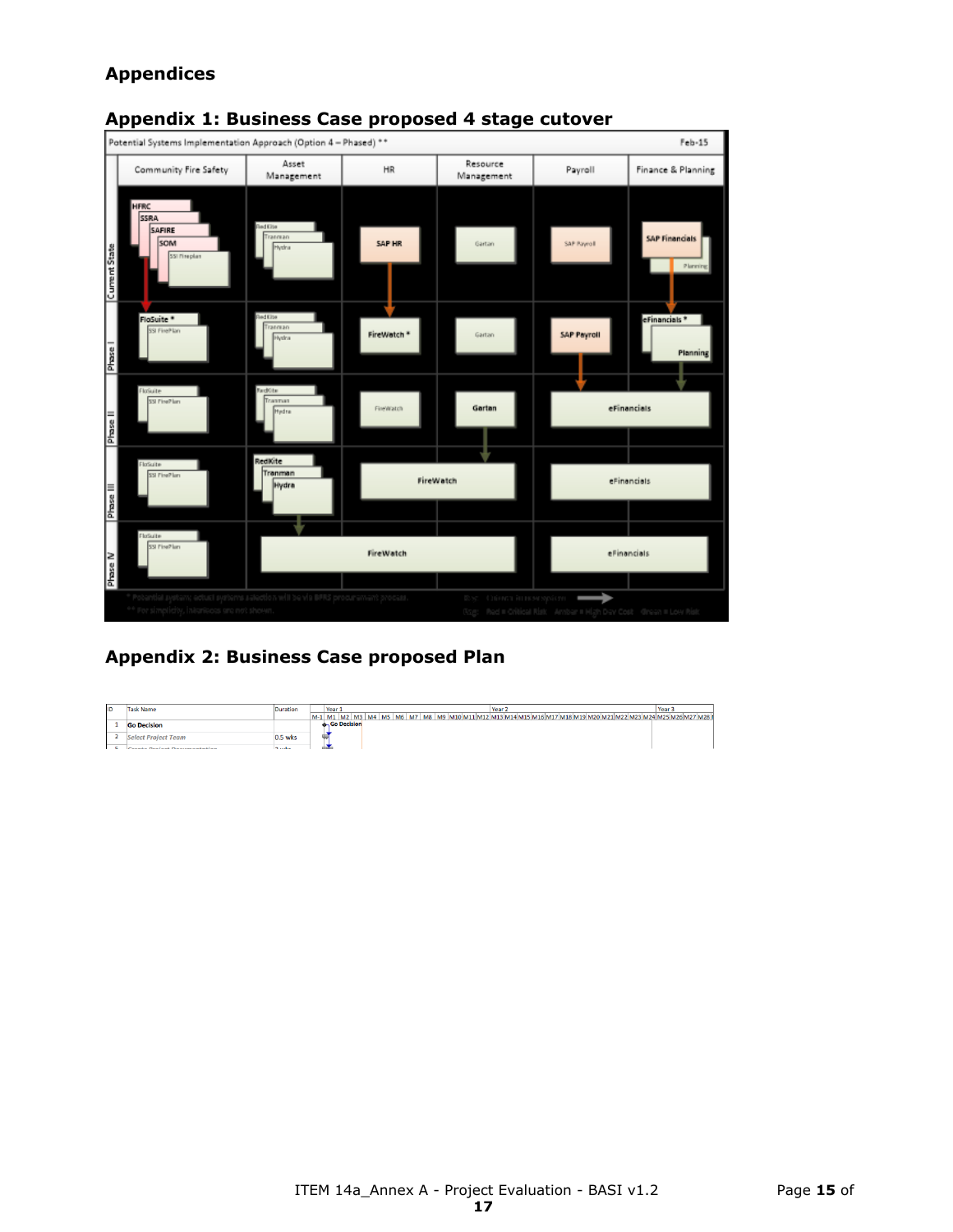#### *Appendix 3: Business Case proposed Financials*

| 2 year Implementation                    |              |            |            |            |                    |              |
|------------------------------------------|--------------|------------|------------|------------|--------------------|--------------|
|                                          | Year 0       | Year 1     | Year 2     | Year 3     | Year 9             | <b>Total</b> |
| ERP Software Licences (Infographics)     | 27,820       | 37,064     | 37,064     | 37,064     | 37,064             | 361,400      |
| Hardware Costs (incl. Implementation)    | 38,500       |            |            |            |                    | 38,500       |
| Hardware/Software Licences               | 66,320       | 37,064     | 37,064     | 37,064     | 37,064             | 399,900      |
| <b>External Services</b>                 | 307,133      | 194,500    |            |            |                    | 501,633      |
| Internal Resource Costs                  | 49,315       | 25,332     |            |            |                    | 74,646       |
| <b>Total Investment</b>                  | 422,767      | 256,896    | 37,064     | 37,064     | 37,064             | 976,179      |
|                                          |              |            |            |            |                    |              |
| <b>ERP Annual Support (Infographics)</b> | 55,640       | 72,280     | 72,280     | 72,280     | 72,280             | 706,160      |
| Finance Subscription (Agresso)           | 57,884       | 62,639     | 62,639     | 62,639     | 62,639             | 621,634      |
| <b>Hardware Support</b>                  | 4,500        | 4,500      | 4,500      | 4,500      | 4,500              | 45,000       |
| <b>Support Costs</b>                     | 118,024      | 139,419    | 139,419    | 139,419    | 139,419            | 1,372,794    |
|                                          |              |            |            |            |                    |              |
| <b>Expected Savings</b>                  | $\Omega$     | $-208,272$ | $-246,690$ | $-246,690$ | $-246,690$         | $-2,181,788$ |
| <b>SAP Support</b>                       | $\Omega$     | $-57,614$  | $-76,819$  | $-76,819$  | $-76,819$          | $-672,166$   |
| <b>ABS Support</b>                       | n            | $-6,000$   | $-6,000$   | $-6,000$   | $-6,000$           | $-54,000$    |
| <b>Gartan Support</b>                    |              |            | $-55,750$  | $-55,750$  | $-55,750$          | $-446,000$   |
| RedKite / Tranman / Hydra Support        | $\mathbf{0}$ | $\Omega$   | $-18,436$  | $-18,436$  | $-18,436$          | $-147,489$   |
| <b>Total Estimated Savings</b>           | $\mathbf 0$  | $-271,886$ | $-403,695$ | $-403,695$ | $-403,695$         | $-3,501,444$ |
|                                          |              |            |            |            |                    |              |
| <b>TOTAL</b>                             | 540,791      | 124,429    | $-227,212$ | $-227,212$ | $-227,212$         | $-1,152,471$ |
| <b>Payback Period</b>                    | 540,791      | 665,221    | 438,009    |            | 210,798 -1,152,471 |              |

#### Expected Savings

|                | Area                                                              | <b>Type of Expense</b>                       | <b>Annual Cost</b> |               |                | Saved Qty, Direct Annual Indirect Annual |
|----------------|-------------------------------------------------------------------|----------------------------------------------|--------------------|---------------|----------------|------------------------------------------|
|                |                                                                   |                                              |                    | <b>FTE</b>    | <b>Savings</b> | <b>Savings</b>                           |
| <b>PHASE 1</b> | Reduced headcount (reduced admin from CFS Systems)                | Band G Administrator (top of scale)          | Scale G            | 2             | £60,162        |                                          |
|                | Reduced Operational hours (from CFS Systems, HFRC, 6000 checks)   | 1 hour per shift to open database = 700 hrs  | Firefighter, Comp  | 2.5           |                | £94,426                                  |
|                |                                                                   | 1 hour to upload a completed HFRC = 6000 hrs |                    |               |                |                                          |
|                | Reduced Operational hours (from CFS Systems, SAFIRE, 90 cases)    | 90 hours Operational administration          | Scale G            | 0.1           |                | £3,008                                   |
|                |                                                                   |                                              |                    |               |                |                                          |
|                |                                                                   | 90 hours Administrator support               |                    |               |                |                                          |
|                | Reduced Operational hours (from CFS Systems, SSRA, 200 3/4 cases) | 220 hours Inspecting Officer administration  | Scale H            | 0.5           |                | £16,595                                  |
|                |                                                                   | 800 hours Administrator support              |                    |               |                |                                          |
|                | <b>HFRC</b> - Automated processes                                 | A4 Paper 6000 sheets (forms)                 | £516               | 6000 sheets   | Negligible     |                                          |
|                | <b>HFRC - Automated processes</b>                                 | A4 Paper 4000 sheets (job cards)             | £175               | 4000 sheets   | Negligible     |                                          |
|                | Access Database Maintenance                                       | Costs avoided                                | £4,000             | 10 days       |                | £4,000                                   |
|                |                                                                   |                                              |                    |               | £60.162        | £118.029                                 |
|                |                                                                   |                                              |                    |               |                |                                          |
| <b>PHASE 2</b> | Reduced headcount (reduced admin from HR / Payroll Systems)       | Band G Administrator (top of scale)          | Scale G            | 1             | £30,081        |                                          |
|                |                                                                   |                                              |                    |               | £30,081        | £0                                       |
|                |                                                                   |                                              |                    |               |                |                                          |
| <b>PHASE 3</b> | Reduced headcount (from admin from Finance Systems)               | <b>Band I Officer</b>                        | Scale I            | 1             | £38,418        |                                          |
|                |                                                                   |                                              |                    |               | £38,418        | £0                                       |
|                |                                                                   |                                              |                    |               |                |                                          |
|                |                                                                   |                                              |                    |               |                |                                          |
|                |                                                                   |                                              |                    | <b>TOTALS</b> | £128,661       | £118,029                                 |

Note: Headcount savings are estimated and subject to further verification.

#### Costing assumptions:

- 1. The costs presented throughout this document are based on information received so far and are a reasonable indication of the likely costs.
- 2. Headcount savings are estimated and subject to further verification.
- 3. No uplift for inflation is included.
- 4. It is assumed that the costs of purchasing the required modules can be spread without penalty if the implementation is phased (if not the modules may need to be purchased up front).
- 5. It is assumed that discounts can be negotiated during the procurement process, so the software costs presented in this business case represent the worst case.